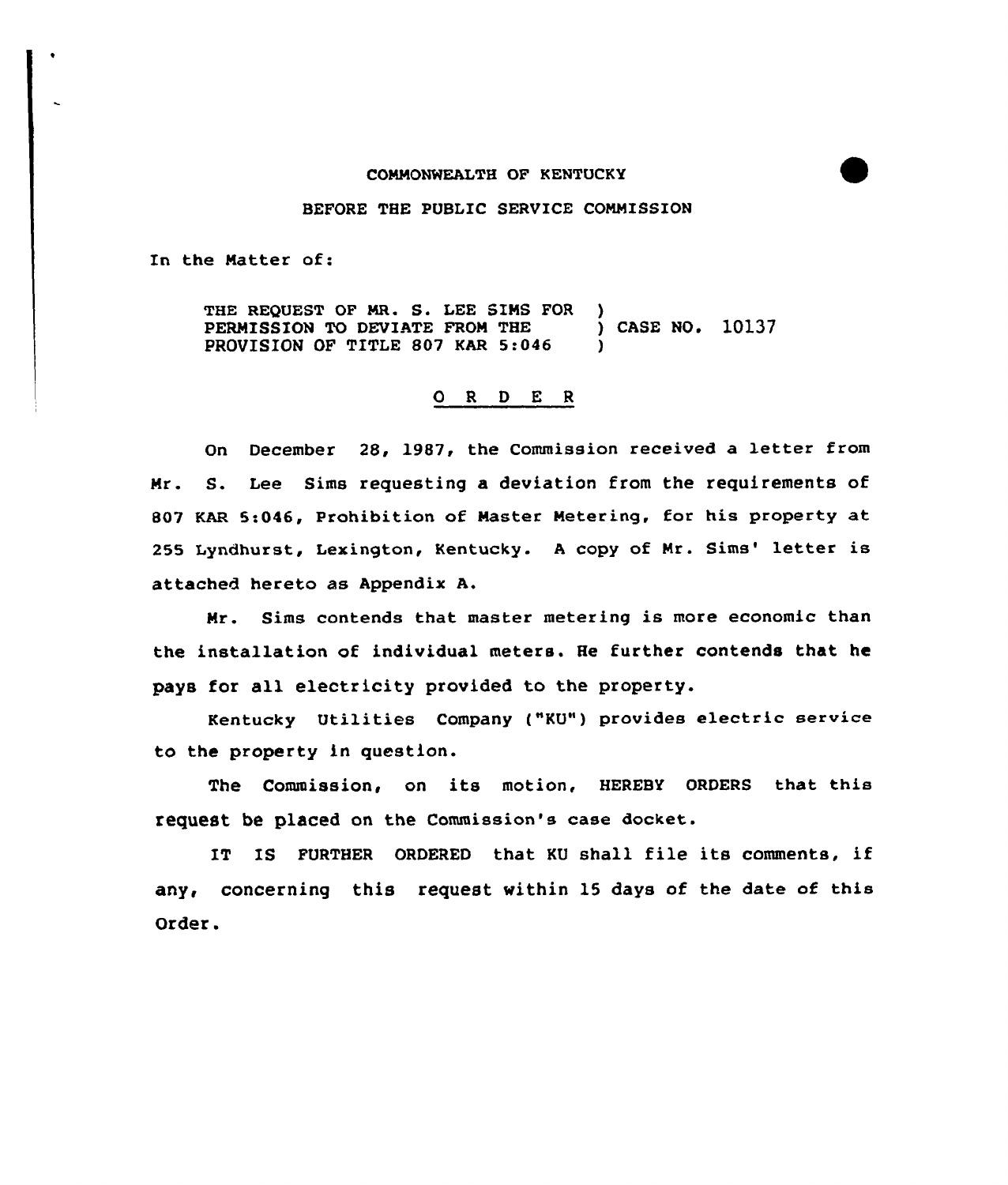## Done at Frankfort, Kentucky, this 21st day of January, 1988.

PUBLIC SERVICE COMMISSION

Chairman<br>Ruich Chairman

~immission

ATTEST:

Executive Director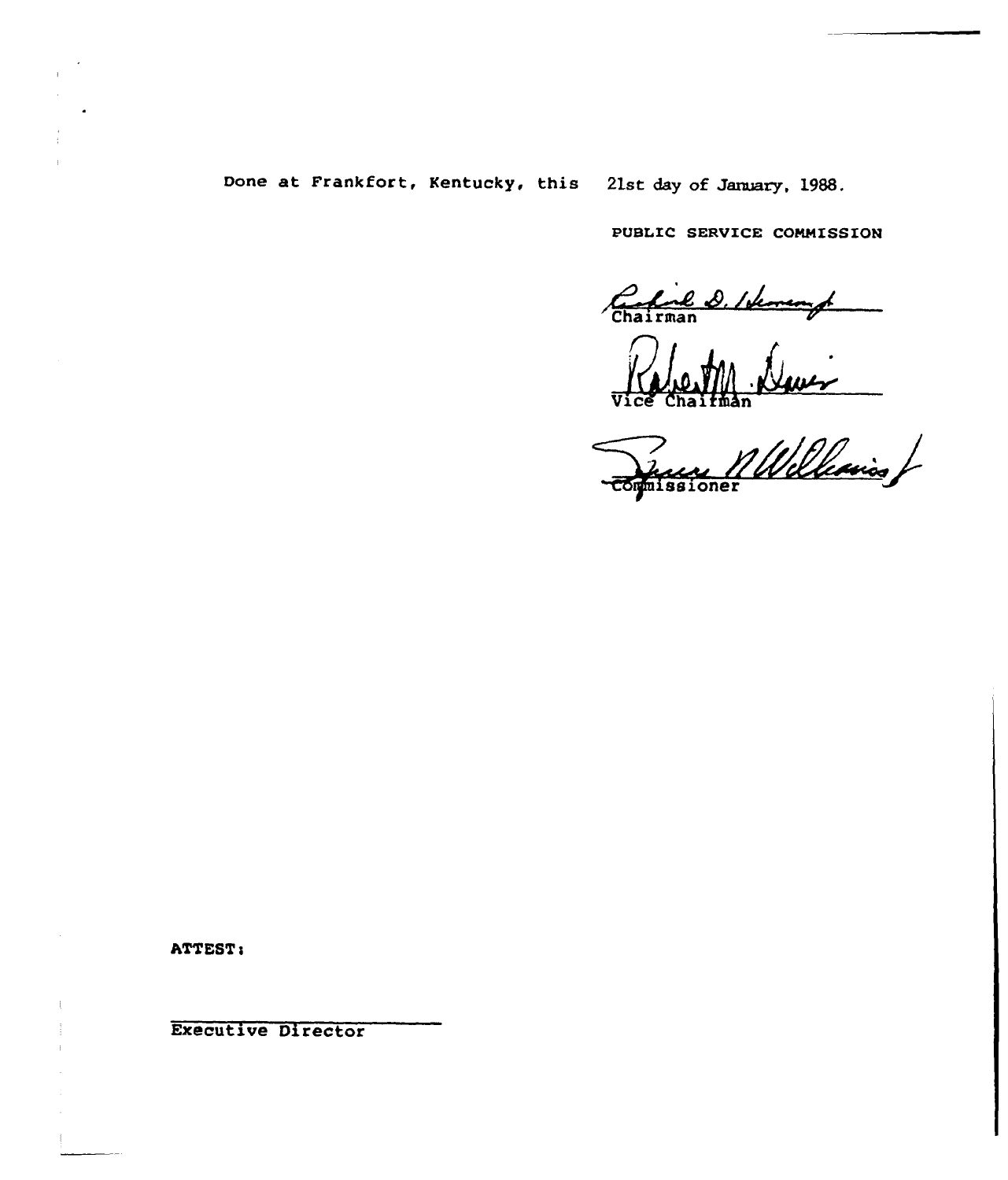pæ

CASE NO. 10137

APPENDIX "A"

1/21/88

### 4 S PROPERTZES P.O. BOX 3882 FRANKFORT, KENTUCKY 40603

RECEIVED

December 12, 1987

**CEC 2 8 1987** 

DIVISION OF UTILITY ENGINEERING & SERVICES

Jack Pieher Division of Engineering Public service Commission P.O. Box 615, 730 Shenkel Lane Frankfort< Kentucky 48682

Re: Replacement of Existing Meters at 255 Lyndhurst, Lexington, Kentucky

Dear Mr. Fisher:

In reference to a conversation on November 25, 1987 with Nelson Duncan, I want to request KRS deviation of 887KAR Section 5-046 KU is in agreement with my plan if the PSC will grant deviation as requested. Refer to KU conversation with Jimmy Orr on November 20, 1987 (606/255-1461).

have owned for six years, <sup>a</sup> fifty-year-old apartment building and am pa<mark>rtially remodeling said apartment units, halls and</mark><br>grounds. This remodeling is limited to painting, fix-up, new This remodeling is limited to painting, fix-up, new doors and hardware, new smoke alarms in units, new roof, attic insulation, etc. Note that we are not rewiring any units.

I have interior electric meters off basement hallway that are tied into old original fuse boxes.

Please note the following:

1. I want to update and move service, accessible exterior wall.

- 2. I want to master meter and go to one main meter.
- 3. I pay all utilities for tenants. All units are different< therefore, we do not use a prorated utility system, and never will.
- 4. Building is heated by gas (off master meter). Also have hot water and gas oven/range cooking.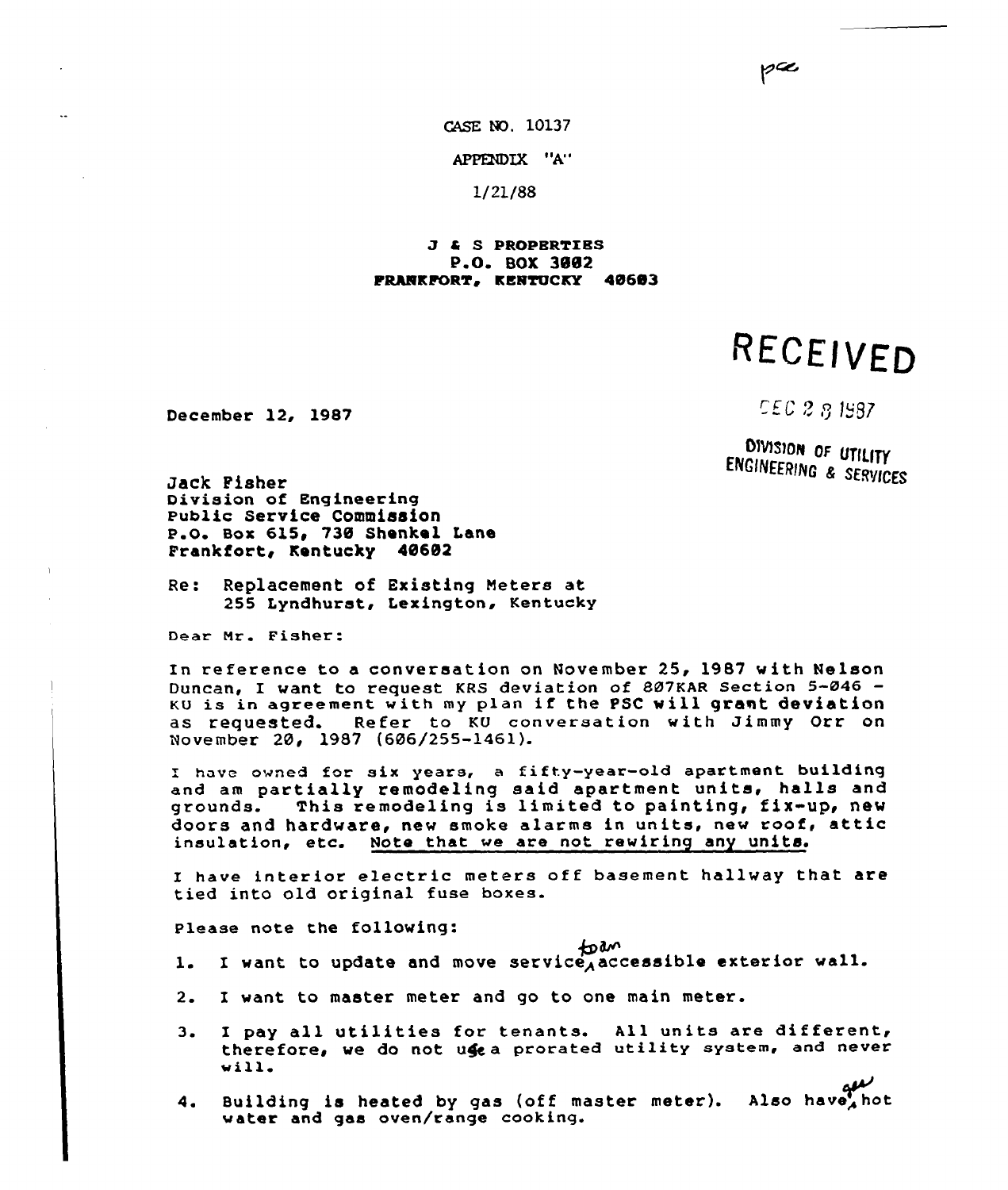- 5. Building electric service provides for interior and exterior<br>lighting, convenience outlets, window fans for summer cooling (no air-conditioning units)
- 6. Existing water service is off of one meter.
- 7. Separate unit metering does not exist. Previous owners have cut up eight previous large apartment suites into efficien-<br>cies and small one bedroom units. Therefore, the eight<br>existing electric meters and one house meter serve a mixed arrangement of 18 small units. Over the years, electric<br>circuits or cross-wiring has occurred, and after inspection by local reputable commercial electrical contractor, it was determined next to impossible to trace and separate by unit (we cannot afford total rewiring).
- 8. Construction capital expense for related electrical work as quoted by Parsons Electric Co., Lexington, KY:

|  | - Move service for one meter - $$1,200$ |  |  |             |
|--|-----------------------------------------|--|--|-------------|
|  | - Move nine meters                      |  |  | $-$ \$5,400 |
|  | Net Difference                          |  |  | 54,200      |

- 9. Current electrical useage/rates Refer to KU summary letter from Don Stone, December 1987.
	- Existing rate, RS-1 Rates nine meters' useage, 26 month
	- average for one month is  $$187.42$  for  $3,140$  KWH (total bldg) - New Rate - GS Rate - One master meter - \$191.73/month, est.
	-
	- Net Difference is \$4.31 per month

In summary, for the increased expense for said rate increase to equal the capital expense outlay (before taxes), would take 81.20 years, therefore, we request this waiver based on economic feasi-<br>bility.

Please review and call with any further information ruests.

**Very truly yours,** ns, AIA

SLS/cg

cc: Nelson Duncan Allen Jackson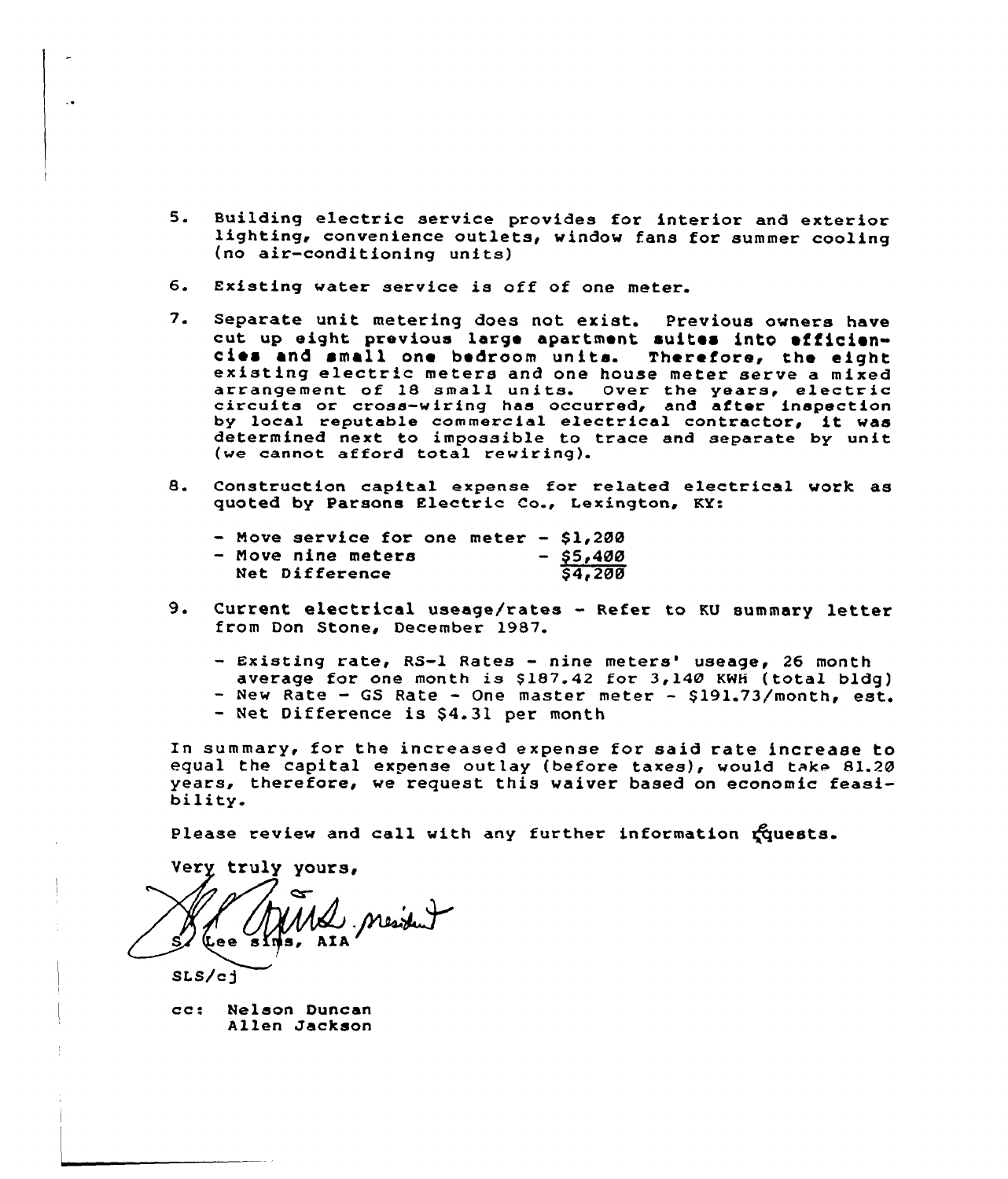# KENTUCKY UTILITIES COMPANY

ONE QUALITY STREET l.EXINGTON, KENTUCKY 40bOT

TELEPHONE 606-255-1461

Studio Plus Attn: Lee Sims 570 E. Main St. Lexington, Ky. 40508

December 22, 1987

Dear Nr. Sims,

 $\downarrow$  .

 $\ddot{\phantom{a}}$ 

 $\frac{1}{2}$  $\frac{1}{2}$ 

> Below are my calculations on your consideration of master metering nine accounts at <sup>255</sup> Lyndhurst Pl.:

All calculations are based upon 26 months usage history. Bimonth means account billed once every two months.

|                           | $Meter\ddot{\theta}$ | Ave. Bimonthly<br>Usage (KWH)                      | RS Rate<br>Average cost per Bimonth |                 |
|---------------------------|----------------------|----------------------------------------------------|-------------------------------------|-----------------|
|                           |                      |                                                    |                                     |                 |
| Apt.#1                    | 1068471              | 430                                                | \$28.64                             |                 |
| $Apt.$ #2                 | L080781              | 309                                                | 22.38                               |                 |
| Apt. $#3$                 | L076781              | 381                                                | 26.10                               |                 |
| Apt. $\hat{\mathbf{z}}$ 4 | L172499              | 819                                                | 48.66                               |                 |
| $Art.$ $45$               | <b>LO89050</b>       | 546                                                | 34.63                               |                 |
| Apt.46                    | L146967              | 285                                                | 21.14                               |                 |
| Apt. $#7$                 | L138514              | 626                                                | 38.76                               |                 |
| Apt. $#8$                 | L144335              | 303                                                | 22.07                               |                 |
| House                     | L080950 2,581        |                                                    | 132.46                              |                 |
|                           |                      | 6.280                                              | \$374.84 per bimonth                | $(2mo\$ period) |
|                           |                      | GS rate applied to $6,280$ KWHs $\approx$ \$383.46 |                                     |                 |

 $$383.46 - $374.84 = $8.62$  more per bimonth  $(2 \text{ mol})$ 

If all nine meters were combined to one meter, there would be an \$8.62 increase in cost per bimonth rather than a savings.